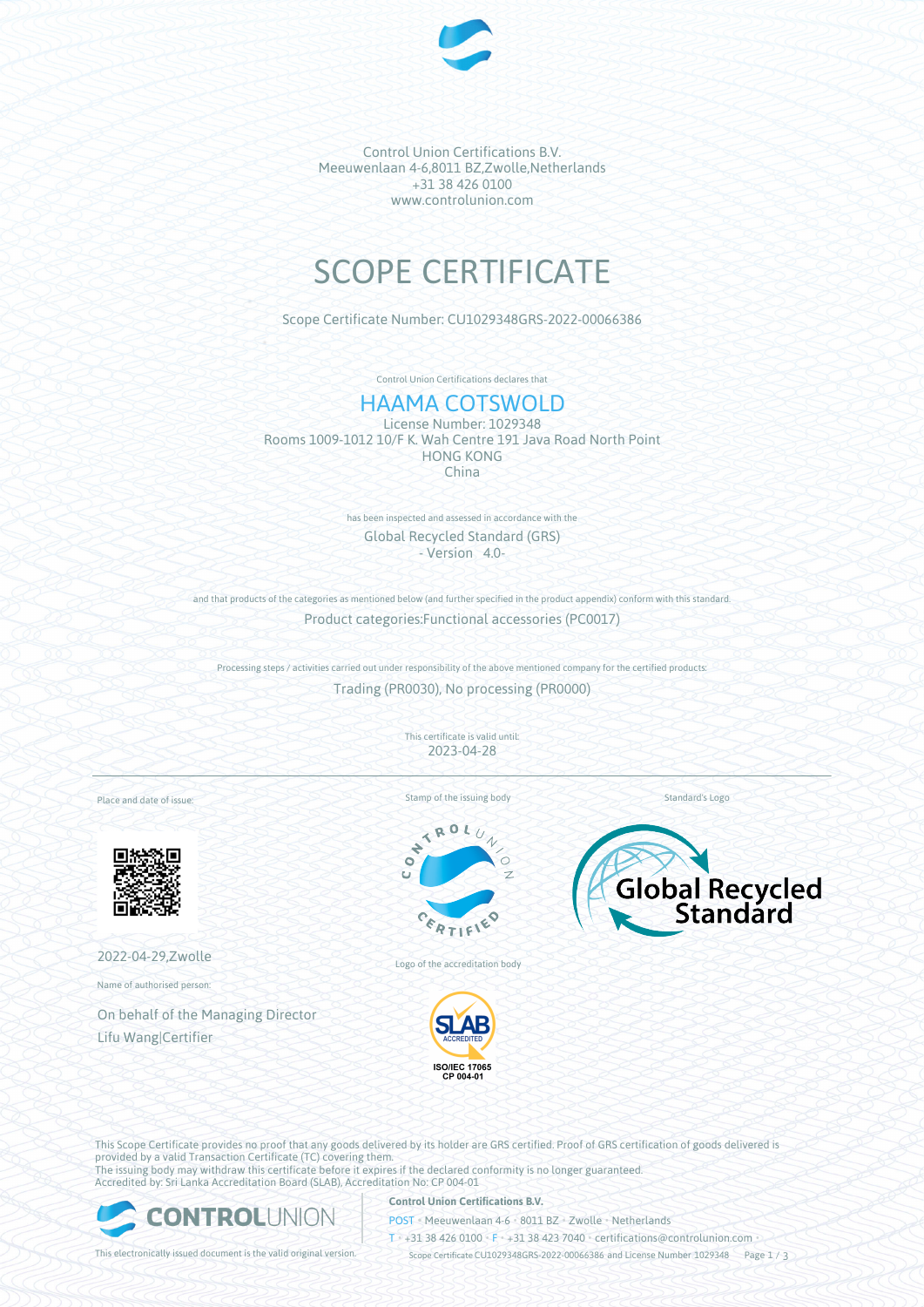

Control Union Certifications B.V. Meeuwenlaan 4-6,8011 BZ,Zwolle,Netherlands +31 38 426 0100 www.controlunion.com

# **HAAMA COTSWOLD Global Recycled Standard (GRS)**

# **Products Appendix to Certificate no.CU1029348GRS-2022-00066386**

In specific the certificate covers the following products:

| <b>Product category</b>                   | <b>Product details</b> | <b>Material composition</b>                                                    | Label grade   |
|-------------------------------------------|------------------------|--------------------------------------------------------------------------------|---------------|
| <b>Functional accessories</b><br>(PC0017) | Interlining (PD0040)   | 80.0%Recycled post-consumer Polyester (RM0313)<br>20.0% Cotton (RM0102)        | Post-Consumer |
| <b>Functional accessories</b><br>(PC0017) | Interlining (PD0040)   | 100.0%Recycled post-consumer Polyester (RM0313)                                | Post-Consumer |
| <b>Functional accessories</b><br>(PC0017) | Interlining (PD0040)   | 100.0%Recycled post-consumer Polyester (RM0313)                                | Post-Consumer |
| <b>Functional accessories</b><br>(PC0017) | Interlining (PD0040)   | 100.0%Recycled post-consumer Polyester (RM0313)                                | Post-Consumer |
| <b>Functional accessories</b><br>(PC0017) | Interlining (PD0040)   | 100.0%Recycled post-consumer Polyester (RM0313)                                | Post-Consumer |
| <b>Functional accessories</b><br>(PC0017) | Interlining (PD0040)   | 70.0%Recycled post-consumer Polyester (RM0313)<br>30.0% Cotton (RM0102)        | Post-Consumer |
| <b>Functional accessories</b><br>(PC0017) | Interlining (PD0040)   | 65.0%Recycled post-consumer Polyester (RM0313)<br>35.0%Cotton (RM0102)         | Post-Consumer |
| <b>Functional accessories</b><br>(PC0017) | Interlining (PD0040)   | 10.0%Other [rubber] (RM0262)<br>90.0%Recycled post-consumer Polyester (RM0313) | Post-Consumer |

Products made with Organic fibers are also certified to the Organic Content Standard or Global Organic Textile Standard.

Place and date of issue:



2022-04-29,Zwolle

Name of authorised person:

On behalf of the Managing Director Lifu Wang|Certifier

Stamp of the issuing body



Logo of the accreditation body





Standard's logo